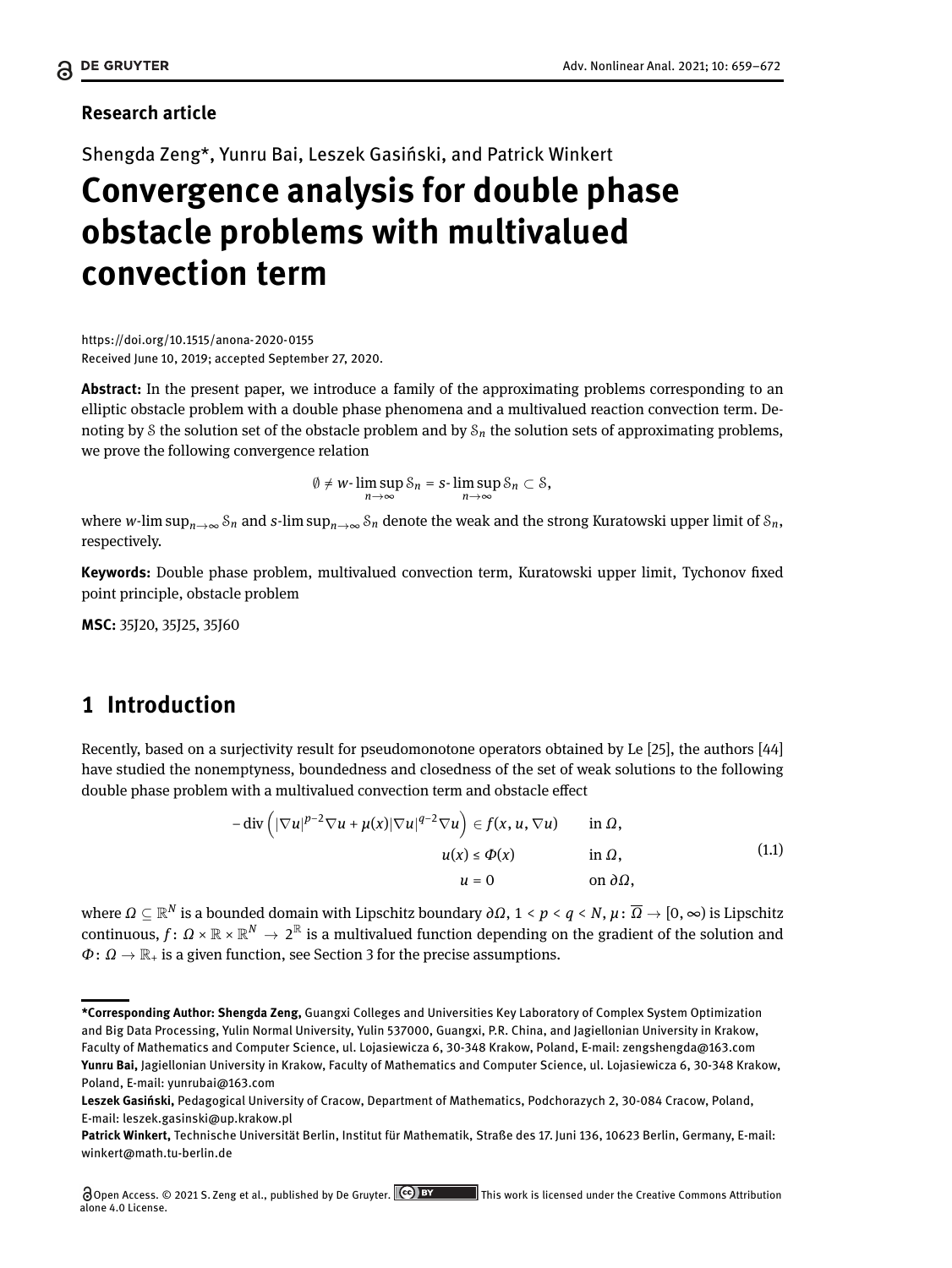As the obstacle effect leads to various difficulties in obtaining the exact and numerical solutions, it is reasonable to consider some appropriate approximating methods to overcome/avoid the obstacle effect. In the present paper, we are going to propose a family of approximating problems corresponding to [\(1.1\)](#page-0-0) and deliver an important convergence theorem which indicates that the solution set of the obstacle problem can be approximated by the solutions of perturbation problems. More precisely, let {*ρn*} be a sequence of positive numbers such that  $\rho_n \to 0$  as  $n \to \infty$  and for each  $n \in \mathbb{N}$ , we consider the following problem

$$
-\operatorname{div}\left(|\nabla u|^{p-2}\nabla u+\mu(x)|\nabla u|^{q-2}\nabla u\right)+\frac{1}{\rho_n}\left(u(x)-\Phi(x)\right)^+\in f(x,u,\nabla u)\qquad\text{in }\Omega,\qquad(1.2)
$$
\n
$$
u=0\qquad\text{on }\partial\Omega.
$$

Denoting by S and  $S_n$  the sets of solutions to problems [\(1.1\)](#page-0-0) and [\(1.2\)](#page-1-0), respectively, we shall establish the relations between the sets S, *w*-lim sup<sub>*n*→∞</sub> S<sub>*n*</sub> (being the weak Kuratowski upper limit of S<sub>*n*</sub>) and *s*lim sup<sub>*n*→∞</sub>  $S_n$  (being the strong Kuratowski upper limit of  $S_n$ ), see Definition [2.2.](#page-3-0)

The introduction of so-called double phase operators goes back to Zhikov [\[46\]](#page-13-2) who described models of strongly anisotropic materials by studying the functional

<span id="page-1-1"></span><span id="page-1-0"></span>
$$
u \mapsto \int \left( |\nabla u|^p + \mu(x) |\nabla u|^q \right) dx. \tag{1.3}
$$

The integral functional [\(1.3\)](#page-1-1) is characterized by the fact that the energy density changes its ellipticity and growth properties according to the point in the domain. More precisely, its behavior depends on the values of the weight function  $\mu(\cdot)$ . Indeed, on the set  $\{x \in \Omega : \mu(x) = 0\}$  it will be controlled by the gradient of order *p* and in the case  $\{x \in \Omega : \mu(x) \neq 0\}$  it is the gradient of order *q*. This is the reason why it is called double phase.

Functionals of the expression [\(1.3\)](#page-1-1) have been studied more intensively in the last five years. Concerning regularity results, we refer, for example, to the works of Baroni-Colombo-Mingione [\[4–](#page-11-0)[6\]](#page-12-1), Baroni-Kuusi-Mingione [\[7\]](#page-12-2), Cupini-Marcellini-Mascolo [\[15\]](#page-12-3), Colombo-Mingione [\[13\]](#page-12-4), [\[14\]](#page-12-5), Marcellini [\[28,](#page-12-6) [29\]](#page-12-7) and the references therein.

Double phase differential operators and corresponding energy functionals appear in several physical applications. For example, in the elasticity theory, the modulating coefficient  $\mu(\cdot)$  dictates the geometry of composites made of two different materials with distinct power hardening exponents  $q$  and  $p$ , see Zhikov [\[47\]](#page-13-3). We also refer to other applications which can be found in the works of Bahrouni-Rădulescu-Repovš [\[1\]](#page-11-1) on transonic flows, Benci-D'Avenia-Fortunato-Pisani [\[8\]](#page-12-8) on quantum physics and Cherfils-Il'yasov [\[9\]](#page-12-9) on reaction diffusion systems.

Existence and uniqueness results have been recently obtained by several authors. In the case of single-valued equations with or without convection term, we refer to Colasuonno-Squassina [\[12\]](#page-12-10), Gasiński-Papageorgiou [\[16,](#page-12-11) [17\]](#page-12-12), Gasiński-Winkert [\[19](#page-12-13)[–21\]](#page-12-14), Liu-Dai [\[27\]](#page-12-15), Perera-Squassina [\[39\]](#page-13-4), Papageorgiou-Vetro-Vetro [\[34,](#page-12-16) [35\]](#page-12-17) and the references therein.

Finally, papers or monographs dealing with certain types of double phase problems or multivalued problems can be found in Bahrouni-Rădulescu-Repovš [\[1\]](#page-11-1), Bahrouni-Rădulescu-Winkert [\[2\]](#page-11-2), [\[3\]](#page-11-3), Carl-Le-Motreanu [\[10\]](#page-12-18), Cencelj-Rădulescu-Repovš [\[11\]](#page-12-19), Clarke [\[22\]](#page-12-20), Gasiński-Papageorgiou [\[18\]](#page-12-21), Marino-Winkert [\[30\]](#page-12-22), Papageorgiou-Rădulescu-Repovš [\[32,](#page-12-23) [33\]](#page-12-24), Papageorgiou-Vetro-Vetro [\[37\]](#page-13-5), Rădulescu [\[40\]](#page-13-6), Vetro [\[41\]](#page-13-7), Vetro-Vetro [\[42\]](#page-13-8), Zhang-Rădulescu [\[45\]](#page-13-9), Zeng-Bai-Gasiński-Winkert [\[43\]](#page-13-10) and the references therein.

The paper is organized as follows. In Section [2](#page-2-0) we recall the denition of the Musielak-Orlicz spaces *L<sup>H</sup>* (*Ω*) and its corresponding Sobolev spaces  $W^{1,\mathcal{H}}(\varOmega)$  and we recall the definition of the Kuratowski lower and upper limit, respectively. In Section [3](#page-4-0) we present the full assumptions on the data of problem [\(1.2\)](#page-1-0), give the definition of weak solutions for  $(1.1)$  as well as  $(1.2)$  and state and prove our main result, see Theorem [3.4.](#page-5-0)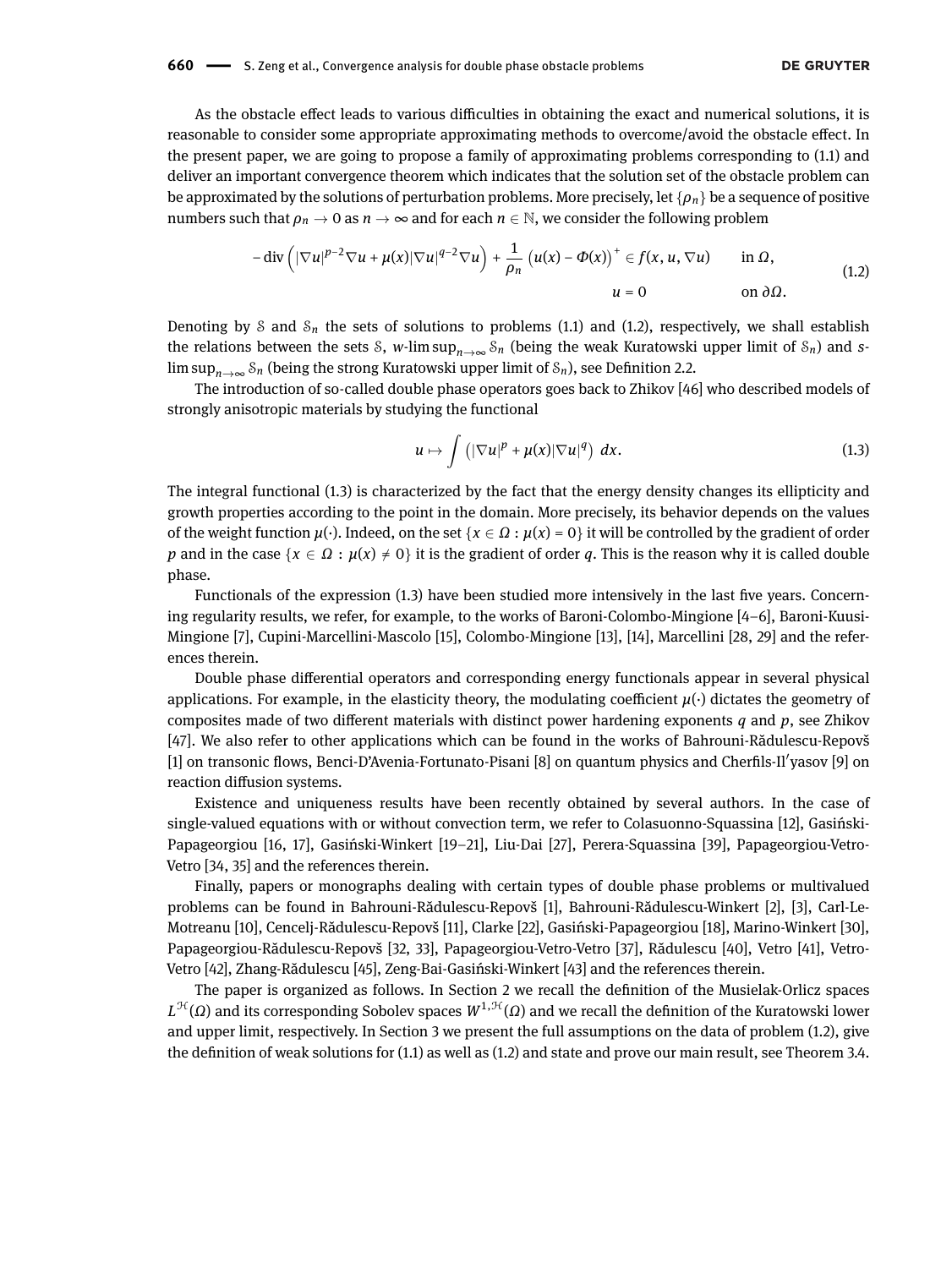## <span id="page-2-0"></span>**2 Preliminaries**

Let Ω be a bounded domain in  $\mathbb{R}^N$  and let 1 ≤ *r* ≤ ∞. In what follows, we denote by  $L^r(\Omega) := L^r(\Omega;\mathbb{R})$  and  $L^r(\Omega;\R^N)$  the usual Lebesgue spaces endowed with the norm  $\|\cdot\|_r.$  Moreover,  $W^{1,r}(\Omega)$  and  $W^{1,r}_0(\Omega)$  stand for the Sobolev spaces endowed with the norms  $\|\cdot\|_{1,r}$  and  $\|\cdot\|_{1,r,0}$ , respectively. For any  $1 \le r \le \infty$  we denote by *r'* the conjugate of *r*, that is,  $\frac{1}{r} + \frac{1}{r'} = 1$ .

For the weight function  $\mu$  and powers  $p$ ,  $q$  we will assume that:  $H(\mu): \mu: \overline{\Omega} \to \mathbb{R}_+ := [0, \infty)$  is Lipschitz continuous and  $1 \leq p \leq q \leq N$  are chosen such that

$$
\frac{q}{p}<1+\frac{1}{N}.
$$

We consider the function  $\mathfrak{H}: \Omega \times \mathbb{R}_+ \to \mathbb{R}_+$  defined by

$$
\mathcal{H}(x,t)=t^p+\mu(x)t^q\quad\text{for all }(x,t)\in\Omega\times\mathbb{R}_+.
$$

Based on the definition of H we are able to introduce the Musielak-Orlicz space *L*<sup>H</sup>(Ω) given by

$$
L^{\mathcal{H}}(\Omega) = \left\{ u \mid u : \Omega \to \mathbb{R} \text{ is measurable and } \rho_{\mathcal{H}}(u) := \int\limits_{\Omega} \mathcal{H}(x, |u|) \, dx < +\infty \right\},
$$

endowed with the Luxemburg norm

$$
||u||_{\mathcal{H}} = \inf \left\{ \tau > 0 \; \middle| \; \rho_{\mathcal{H}}\left(\frac{u}{\tau}\right) \leq 1 \right\}.
$$

We know that  $L^{\mathcal{H}}(\Omega)$  is uniformly convex and so a reflexive Banach space. In addition, we introduce the seminormed function space

$$
L^q_\mu(\Omega) = \left\{ u \mid u : \Omega \to \mathbb{R} \text{ is measurable and } \int\limits_\Omega \mu(x) |u|^q \, dx < +\infty \right\},
$$

which is equipped with the seminorm  $\|\cdot\|_{q,\mu}$  given by

$$
||u||_{q,\mu} = \left(\int\limits_{\Omega} \mu(x)|u|^q\,dx\right)^{\frac{1}{q}}.
$$

It is known that the embeddings

<span id="page-2-1"></span>
$$
L^q(\Omega)\hookrightarrow L^{\mathcal{H}}(\Omega)\hookrightarrow L^p(\Omega)\cap L^q_\mu(\Omega)
$$

are continuous, see Colasuonno-Squassina [\[12,](#page-12-10) Proposition 2.15 (i), (iv) and (v)]. Taking into account these embeddings we have the inequalities

$$
\min \left\{ ||u||_{\mathcal{H}}^p, ||u||_{\mathcal{H}}^q \right\} \le ||u||_p^p + ||u||_{q,\mu}^q \le \max \left\{ ||u||_{\mathcal{H}}^p, ||u||_{\mathcal{H}}^q \right\} \tag{2.1}
$$

for all  $u \in L^{\mathcal{H}}(\Omega)$ .

By  $W^{1,\mathcal{H}}(\Omega)$  we denote the corresponding Sobolev space which is defined by

$$
W^{1,\mathcal{H}}(\Omega)=\left\{u\in L^{\mathcal{H}}(\Omega):\left|\nabla u\right|\in L^{\mathcal{H}}(\Omega)\right\}
$$

equipped with the norm

$$
||u||_{1,\mathcal{H}} = ||\nabla u||_{\mathcal{H}} + ||u||_{\mathcal{H}},
$$

where  $\|\nabla u\|_{\mathcal{H}} = \|\nabla u\|_{\mathcal{H}}$ .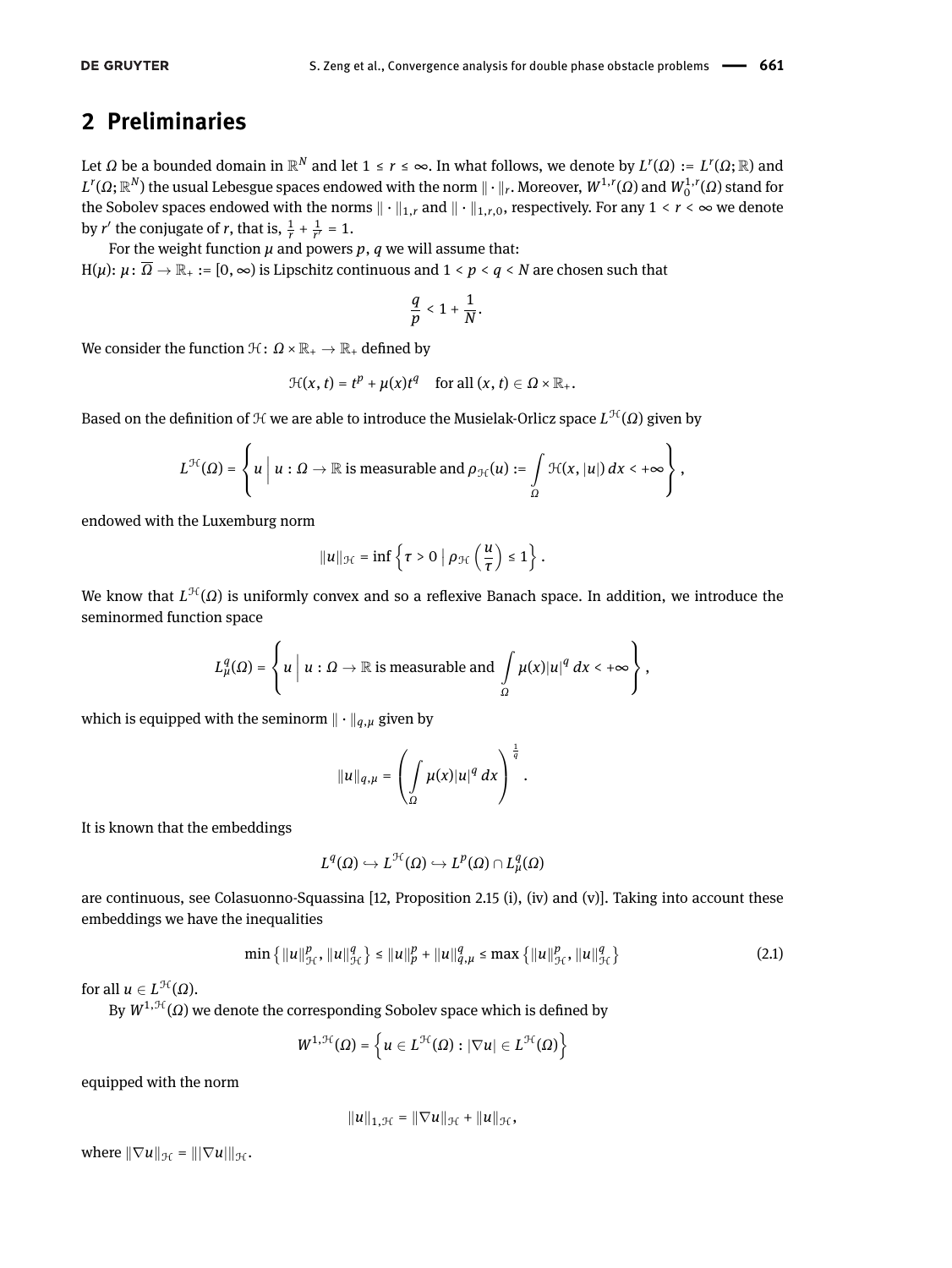**662** — S. Zeng et al., Convergence analysis for double phase obstacle problems

By  $W_0^{1,\mathcal{H}}(\Omega)$  we denote the completion of  $C_0^{\infty}(\Omega)$  in  $W^{1,\mathcal{H}}(\Omega)$ , that is,

$$
W_0^{1,\mathcal{H}}(\Omega)=\overline{C_0^\infty(\Omega)}^{W^{1,\mathcal{H}}(\Omega)}.
$$

Besides, from condition  $H(\mu)$  and Colasuonno-Squassina [\[12,](#page-12-10) Proposition 2.18] we can see that

$$
||u||_{1,\mathcal{H},0} = ||\nabla u||_{\mathcal{H}} \quad \text{for all } u \in W_0^{1,\mathcal{H}}(\Omega)
$$

is an equivalent norm on  $W_0^{1,\mathcal{H}}(\Omega)$ . Now we are able to adapt [\(2.1\)](#page-2-1) in terms of  $W_0^{1,\mathcal{H}}(\Omega)$ -norm as follows

$$
\min\left\{\|u\|_{1,\mathcal{H},0}^p,\|u\|_{1,\mathcal{H},0}^q\right\} \le \|\nabla u\|_p^p + \|\nabla u\|_{q,\mu}^q \le \max\left\{\|u\|_{1,\mathcal{H},0}^p,\|u\|_{1,\mathcal{H},0}^q\right\} \tag{2.2}
$$

for all  $u \in W_0^{1,\mathcal{H}}(\Omega)$ . Since both spaces  $W^{1,\mathcal{H}}(\Omega)$  and  $W_0^{1,\mathcal{H}}(\Omega)$  are uniformly convex, we know that they are reflexive Banach spaces.

Furthermore, we have the following compact embedding

<span id="page-3-6"></span><span id="page-3-4"></span>
$$
W_0^{1,\mathcal{H}}(\Omega) \hookrightarrow L^r(\Omega) \tag{2.3}
$$

for each  $1 < r < p^*$ , where  $p^*$  is the critical exponent to  $p$  given by

<span id="page-3-3"></span><span id="page-3-2"></span>
$$
p^* := \frac{Np}{N-p},\tag{2.4}
$$

see Colasuonno-Squassina [\[12,](#page-12-10) Proposition 2.15].

Let us now consider the eigenvalue problem for the negative *r*-Laplacian with homogeneous Dirichlet boundary condition and  $1 < r < \infty$  which is defined by

$$
-\Delta_r u = \lambda |u|^{r-2}u \qquad \text{in } \Omega,
$$
  
 
$$
u = 0 \qquad \text{on } \partial\Omega.
$$
 (2.5)

From Lê [\[26\]](#page-12-25) we know that the set  $\sigma_r$  being the set of all eigenvalues of  $(-\Delta_r, W^{1,r}_0(\Omega))$  has a smallest element  $\lambda_{1,r}$  which is positive, isolated, simple and it can be variationally characterized through

<span id="page-3-1"></span>
$$
\lambda_{1,r} = \inf \left\{ \frac{\|\nabla u\|_r^r}{\|u\|_r^r} : u \in W_0^{1,r}(\Omega), u \neq 0 \right\}.
$$

Now, let  $A \colon W_0^{1,\mathcal{H}}(\Omega) \to W_0^{1,\mathcal{H}}(\Omega)^\star$  be the operator defined by

$$
\langle A(u), v \rangle_{\mathcal{H}} := \int\limits_{\Omega} \left( |\nabla u|^{p-2} \nabla u + \mu(x) |\nabla u|^{q-2} \nabla u \right) \cdot \nabla v \, dx, \tag{2.6}
$$

for  $u, v \in W_0^{1,\mathcal{H}}(\Omega)$ , where  $\langle \cdot, \cdot \rangle_{\mathcal{H}}$  is the duality pairing between  $W_0^{1,\mathcal{H}}(\Omega)$  and its dual space  $W_0^{1,\mathcal{H}}(\Omega)^\star.$ 

The properties of the operator  $A\colon W_0^{1,\mathcal H}(\Omega)\to W_0^{1,\mathcal H}(\Omega)^\star$  can be summarized as follows, see Liu-Dai [\[27\]](#page-12-15).

<span id="page-3-5"></span>**Proposition 2.1.** *The operator A defined by* [\(2.6\)](#page-3-1) *is bounded, continuous, monotone (hence maximal monotone)* and of type  $(S_+)$ .

Throughout the paper the symbols " $\rightarrow$ " and " $\rightarrow$ " stand for the weak and the strong convergence, respectively. Let (*V* ,  $\|\cdot\|_V$ ) be a Banach space with its dual  $V^*$  and denote by  $\langle\cdot,\cdot\rangle$  the duality pairing between  $V^*$  and  $V$ . We end this section by recalling the following definition, see, for example, Papageorgiou-Winkert [\[38,](#page-13-11) Definition 6.7.4].

<span id="page-3-0"></span> $Definition 2.2.$   $Let$   $(X, \tau)$   $be$   $a$  Hausdorff topological space and let  $\{A_n\}\subset 2^X$   $be$   $a$  sequence of sets. We define *the τ-Kuratowski lower limit of the sets An by*

$$
\tau\text{-}\liminf_{n\to\infty} A_n := \left\{ x \in X \mid x = \tau\text{-}\lim_{n\to\infty} x_n, x_n \in A_n \text{ for all } n \geq 1 \right\},\
$$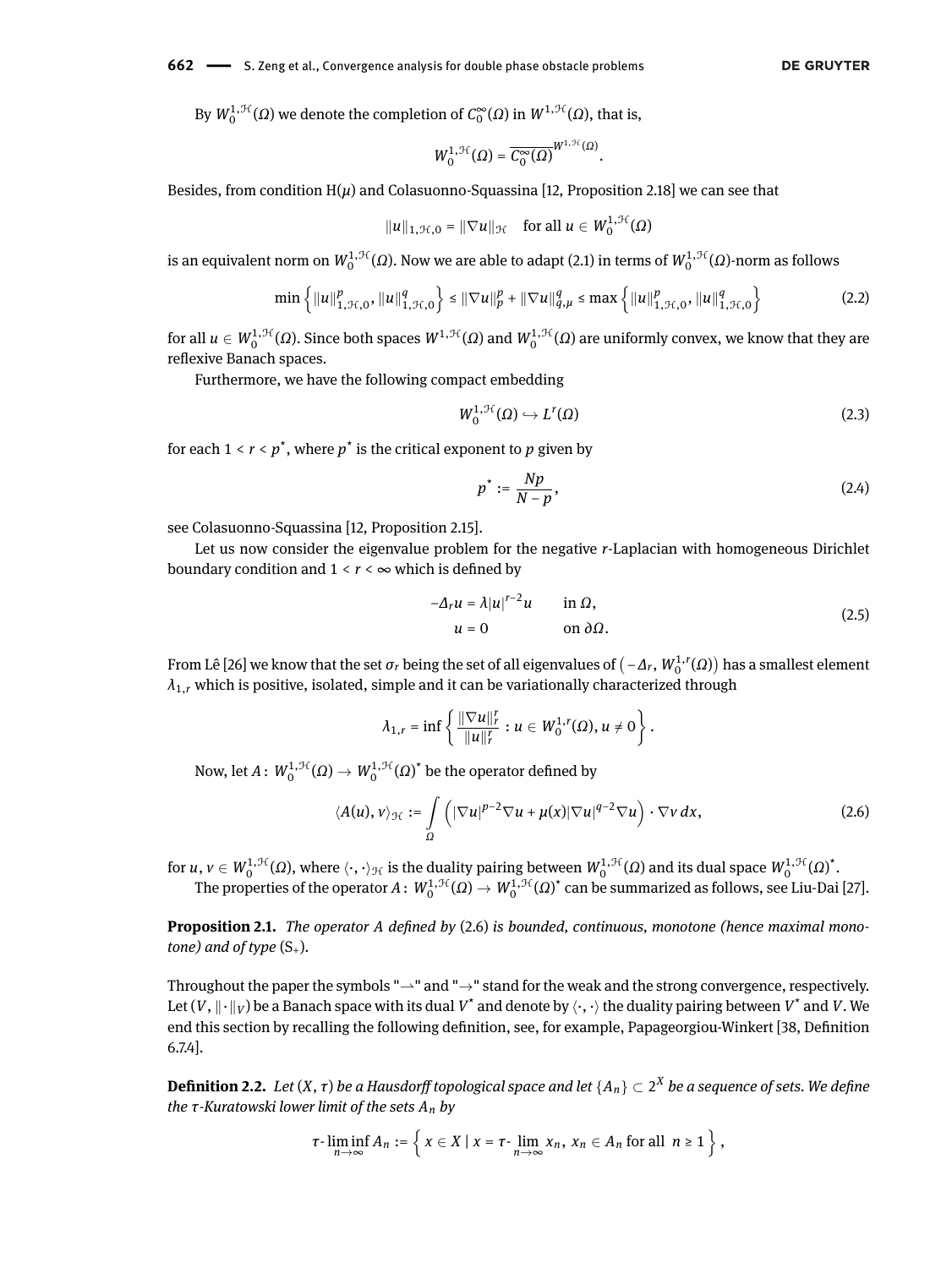*and the τ-Kuratowski upper limit of the sets An*

$$
\tau\text{-}\limsup_{n\to\infty} A_n:=\left\{x\in X\mid x=\tau\text{-}\lim_{k\to\infty} x_{n_k},\ x_{n_k}\in A_{n_k},\ n_1\leq n_2\leq\ldots\leq n_k\leq\ldots\right\}.
$$

*If*

$$
A=\tau\text{-}\liminf_{n\to\infty}A_n=\tau\text{-}\limsup_{n\to\infty}A_n,
$$

*then A is called τ-Kuratowski limit of the sets An.*

## <span id="page-4-0"></span>**3 Main results**

We assume the following hypotheses on the data of problem [\(1.2\)](#page-1-0).

H(f): The multivalued convection mapping  $f\colon\varOmega\times\mathbb{R}\times\mathbb{R}^N\to 2^\mathbb{R}$  has nonempty, compact and convex values such that

- (i) the multivalued mapping  $x \mapsto f(x, s, \xi)$  has a measurable selection for all  $(s, \xi) \in \mathbb{R} \times \mathbb{R}^N;$
- (ii) the multivalued mapping  $(s, \xi) \mapsto f(x, s, \xi)$  is upper semicontinuous for almost all (a. a.)  $x \in \Omega$ ;
- (iii) there exists  $α ∈ L^{\frac{q_1}{q_1-1}}(Ω)$  and  $a_1, a_2 ≥ 0$  such that

$$
|\eta| \leq a_1 |\xi|^{p \frac{q_1-1}{q_1}} + a_2 |s|^{q_1-1} + \alpha(x)
$$

for all  $\eta\in f(x,s,\xi)$ , for a. a.  $x\in\Omega$ , all  $s\in\mathbb{R}$  and all  $\xi\in\mathbb{R}^N,$  where  $1< q_1< p^\star$  with the critical exponent  $p^*$  given in [\(2.4\)](#page-3-2);

(iv) there exist  $w \in L^1_+(\Omega)$  and  $b_1, b_2 \ge 0$  such that

$$
b_1+b_2\lambda_{1,p}^{-1}<1,
$$

and

$$
\eta s\leq b_1|\xi|^p+b_2|s|^p+w(x)
$$

for all  $\eta\in f(x,s,\xi),$  for a. a.  $x\in\Omega,$  all  $s\in\R$  and all  $\xi\in\R^N,$  where  $\lambda_{1,p}$  is the first eigenvalue of the Dirichlet eigenvalue problem for the *p*-Laplacian, see [\(2.5\)](#page-3-3).

 $H(\Phi)$ :  $Φ$  :  $Ω → [0, ∞)$  is such that  $Φ ∈ L^{q'_1}(\Omega)$ .  $H(0): \{\rho_n\}$  is a sequence with  $\rho_n > 0$  for each  $n \in \mathbb{N}$  such that  $\rho_n \to 0$  as  $n \to \infty$ . Let *K* be a subset of  $W_0^{1,\mathcal{H}}(\Omega)$  defined by

<span id="page-4-1"></span>
$$
K:=\left\{u\in W^{1,\mathcal{H}}_0(\Omega)\,\big|\,u(x)\leq \Phi(x)\text{ for a. a. }x\in\Omega\right\}.
$$
\n(3.1)

#### **Remark 3.1.**

- (a) The set K is a nonempty, closed and convex subset of  $W_0^{1, \mathcal{H}}(\Omega)$ .
- *(b)* From assumption  $H(\Phi)$  we see that  $0 \in K$ .

The weak solutions for problems [\(1.1\)](#page-0-0) and [\(1.2\)](#page-1-0) are understood in the following way.

#### <span id="page-4-2"></span>**Definition 3.2.**

*(a)* We say that  $u$  ∈ *K* is a weak solution of problem [\(1.1\)](#page-0-0) if there exists  $η$  ∈  $L^{\frac{q_1}{q_1-1}}(Ω)$  such that  $η(x)$  ∈  $f(x, u(x), \nabla u(x))$  *for a. a.*  $x \in \Omega$  *and* 

$$
\int_{\Omega} \left( |\nabla u|^{p-2} \nabla u \cdot \nabla (v-u) + \mu(x) |\nabla u|^{q-2} \nabla u \cdot \nabla (v-u) \right) dx = \int_{\Omega} \eta(x) (v-u) dx
$$

*for all*  $v \in K$ *, where*  $K$  *is given by* [\(3.1\)](#page-4-1).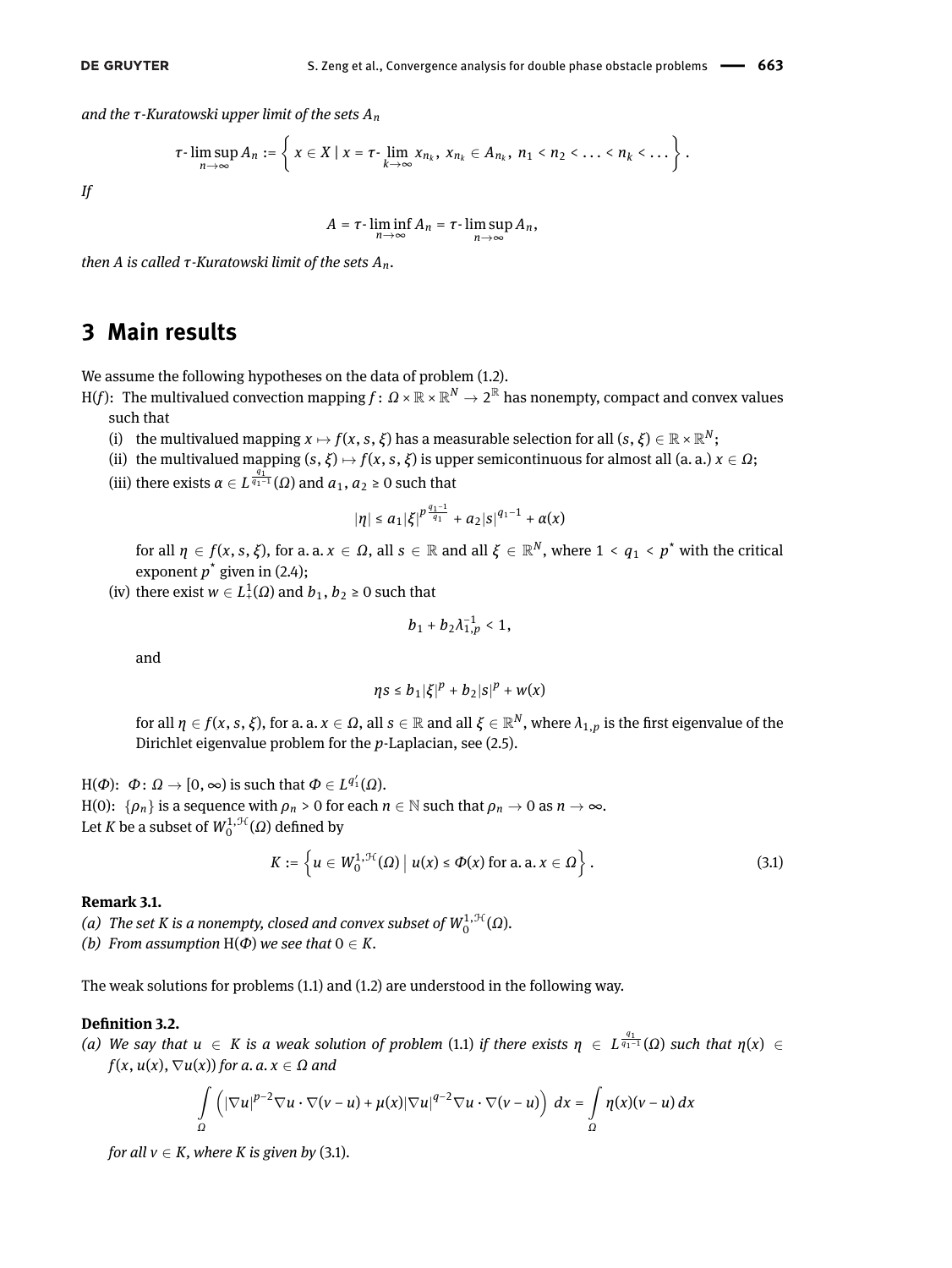$(b)$  We say that  $u ∈ W_0^{1, \mathcal{H}}(\Omega)$  is a weak solution of problem [\(1.2\)](#page-1-0) if there exists  $η ∈ L^{\frac{q_1}{q_1-1}}(\Omega)$  such that  $η(x) ∈$  $f(x, u(x), \nabla u(x))$  *for a. a.*  $x \in \Omega$  *and* 

$$
\int_{\Omega} \left( |\nabla u|^{p-2} \nabla u + \mu(x) |\nabla u|^{q-2} \nabla u \right) \cdot \nabla v \, dx + \frac{1}{\rho_n} \int_{\Omega} \left( u(x) - \Phi(x) \right)^+ v(x) \, dx
$$
\n
$$
= \int_{\Omega} \eta(x) v(x) \, dx
$$

 $for \ all \ \nu \in W_0^{1,\mathcal{H}}(\Omega)$ .

It is straightforward, to prove the following lemma.

 ${\bf L}$ emma 3.3. *If hypothesis*  ${\rm H}(\Phi)$  *holds, then the function B* :  $L^{q_1}(\Omega) \to L^{q_1'}(\Omega)$  given by

$$
\langle Bu, v \rangle_{q_1} = \int\limits_{\Omega} \left( u(x) - \Phi(x) \right)^+ v(x) \, dx \quad \text{for all } u, v \in L^{q_1}(\Omega), \tag{3.2}
$$

 $i$ s bounded, demicontinuous and monotone, where  $\langle\cdot,\cdot,\rangle_{q_1}$  denotes the duality pairing between  $L^{q_1}(\Omega)$  and its  $d$ ual space  $L^{q'_1}(\Omega)$ .

Now, we can state the main result of this paper.

<span id="page-5-0"></span>**Theorem 3.4.** *If hypotheses* H(*µ*), H(*f*), H(*Φ*)*, and* H(0) *hold, then*

(i) *for each*  $n \in \mathbb{N}$ , the set  $S_n$  of solutions to problem [\(1.2\)](#page-1-0) is nonempty, bounded and closed; (ii) *it holds*

<span id="page-5-1"></span>
$$
\emptyset \neq w\text{-}\limsup_{n\to\infty} \mathcal{S}_n = s\text{-}\limsup_{n\to\infty} \mathcal{S}_n \subset \mathcal{S};
$$

(iii) *for each*  $u \in s$ -  $\limsup_{n \to \infty} S_n$  *and any sequence*  $\{\widetilde{u}_n\}$  *with* 

$$
\widetilde{u}_n\in \mathfrak{T}(\mathcal{S}_n,u) \quad \text{for each } n\in\mathbb{N},
$$

*there exists a subsequence of*  $\{\widetilde{u}_n\}$  *converging strongly to u in*  $W_0^{1,\mathcal{H}}(\Omega)$ *, where the set*  $\mathfrak{T}(\mathcal{S}_n,\mathfrak{u})$  *is defined by*

$$
\mathfrak{T}(\mathcal{S}_n, u) := \big\{ \widetilde{u} \in \mathcal{S}_n \mid ||u - \widetilde{u}||_{1, \mathcal{H}, 0} \leq ||u - v||_{1, \mathcal{H}, 0} \text{ for all } v \in \mathcal{S}_n \big\}.
$$

*Proof.* (i) Let  $i: W_0^{1,\mathcal{H}}(\Omega) \to L^{q_1}(\Omega)$  be the embedding operator from  $W_0^{1,\mathcal{H}}(\Omega)$  to  $L^{q_1}(\Omega)$  with its adjoint operator  $i^*: L^{q'_1}(\Omega) \to W_0^{1,\mathcal{H}}(\Omega)^*$ . Since  $1 < q_1 < p^*$  the embedding operator *i* is compact and so  $i^*$  as well. From hypotheses H(f)(i) and (iii), we see that the Nemytskij operator  $\widetilde{N}_f\colon W_0^{1,\mathcal{H}}(\Omega)\, \subset\, L^{q_1}(\Omega)\, \to\, 2^{L^{q'_1}(\Omega)}$ associated to the multivalued mapping *f* given by

$$
\widetilde{N}_f(u) := \left\{ \eta \in L^{q'_1}(\Omega) \bigm| \eta(x) \in f(x,u(x), \nabla u(x)) \text{ for a. a.} \ x \in \Omega \right\}
$$

for all  $u\,\in\,W_0^{1,\mathfrak{H}}(\Omega)$  is well-defined (see the proof of Proposition 3 in Papageorgiou-Vetro-Vetro [\[36\]](#page-12-26)). The convexity and closedness of the values of  $f$  ensure that  $N_f$  has closed and convex values as well. Moreover,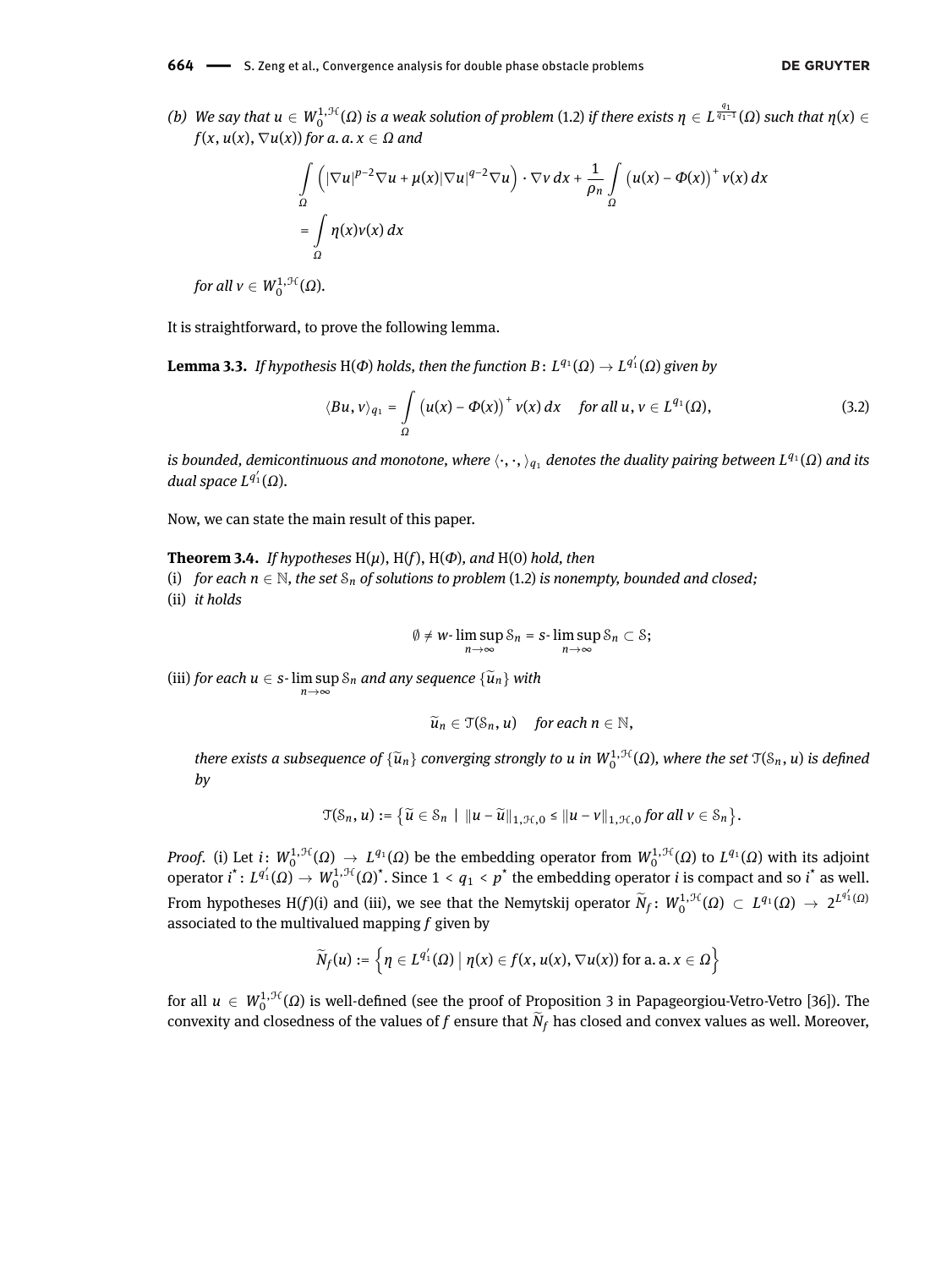by hypothesis  $H(f)(iv)$  we have

$$
\|\eta\|_{q_1'}^{q_1'} = \int_{\Omega} |\eta(x)|^{q_1'} dx
$$
  
\n
$$
\leq \int_{\Omega} \left( a_1 |\nabla u(x)|^{\frac{p}{q_1'}} + a_2 |u(x)|^{q_1-1} + \alpha(x) \right)^{q_1'} dx
$$
  
\n
$$
\leq M_0 \int_{\Omega} |\nabla u(x)|^p + |u(x)|^{q_1} + \alpha(x)^{q_1'} dx
$$
  
\n
$$
= M_0 \left( \|\nabla u\|_p^p + \|u\|_{q_1}^{q_1} + \|\alpha\|_{q_1'}^{q_1'} \right).
$$
\n(3.3)

Notice that the embeddings  $W_0^{1, \mathcal{H}}(\Omega) \subset W_0^{1, p}(\Omega) \subset L^{q_1}(\Omega)$  are both continuous, so,  $\widetilde{N}_f(u)$  is bounded in  $L^{q'_1}$ (Ω) for each  $u ∈ W_0^{1, \mathcal{H}}(Ω)$ .

It is easy to see that  $u \in W_0^{1,\mathcal{H}}(\Omega)$  is a weak solution of problem [\(1.2\)](#page-1-0) (see Definition [3.2\(](#page-4-2)b)), if and only if *u* solves the following inclusion:

Find  $u \in W_0^{1,\mathcal{H}}(\Omega)$  and  $\eta \in \widetilde{N}_f(u)$  such that

<span id="page-6-0"></span>
$$
A(u)+\frac{1}{\rho_n}i^*B(u)-i^*\widetilde{N}_f(u)\ni 0,
$$

where  $A\colon W_0^{1,\mathcal{H}}(\Omega)\to W_0^{1,\mathcal{H}}(\Omega)^{\star}$  and  $B\colon L^{q_1}(\Omega)\to L^{q_1'}(\Omega)$  are given by [\(2.6\)](#page-3-1) and [\(3.2\)](#page-5-1), respectively.

Then, using the same arguments as in the proof of Zeng-Gasiński-Winkert-Bai [\[44,](#page-13-1) Theorem 3.3], we can conclude that for each  $n \in \mathbb{N}$ , the set  $S_n$  of solutions to problem [\(1.2\)](#page-1-0) is nonempty, bounded and closed.

(ii) First, we prove that the set *w*- lim sup S*<sup>n</sup>* is nonempty. Indeed, we have the following claims. *n*→∞

**Claim 1.** The set  $\bigcup S_n$  is uniformly bounded in  $W_0^{1, \mathcal{H}}(\Omega)$ . *n*∈N

Arguing by contradiction, suppose that  $\bigcup$ *n*∈N S*<sup>n</sup>* is unbounded. Without any loss of generality (passing to a subsequence if necessary), we may assume that there exists a sequence  $\{u_n\}\subset W^{1,\mathcal{H}}_0(\Omega)$  with  $u_n\in\mathcal{S}_n$  for each  $n \in \mathbb{N}$  such that

$$
||u_n||_{1,\mathcal{H},0} \to \infty \quad \text{as } n \to \infty.
$$

Hence, for each  $n \in \mathbb{N}$ , we are able to find  $\eta_n \in \widetilde{N}_f(u_n)$  such that

$$
\int_{\Omega} \left( |\nabla u_n|^{p-2} \nabla u_n + \mu(x) |\nabla u_n|^{q-2} \nabla u_n \right) \cdot \nabla v \, dx + \frac{1}{\rho_n} \int_{\Omega} \left( u_n(x) - \Phi(x) \right)^+ v(x) \, dx
$$
\n
$$
= \int_{\Omega} \eta_n(x) v(x) \, dx
$$

for all  $v \in W_0^{1,\mathcal{H}}(\Omega)$ . Inserting  $v = u_n$  into the inequality above, we get

$$
\int_{\Omega} \left( |\nabla u_n|^{p-2} \nabla u_n + \mu(x) |\nabla u_n|^{q-2} \nabla u_n \right) \cdot \nabla u_n \, dx - \int_{\Omega} \eta_n(x) u_n(x) \, dx
$$
\n
$$
= -\frac{1}{\rho_n} \int_{\Omega} \left( u_n(x) - \Phi(x) \right)^+ u_n(x) \, dx.
$$

By the nonnegativity of  $\Phi$  and the monotonicity of the function  $s \mapsto s^+$ , we have

$$
\int_{\Omega} \left( |\nabla u_n|^{p-2} \nabla u_n + \mu(x) |\nabla u_n|^{q-2} \nabla u_n \right) \cdot \nabla u_n \, dx - \int_{\Omega} \eta_n(x) u_n(x) \, dx
$$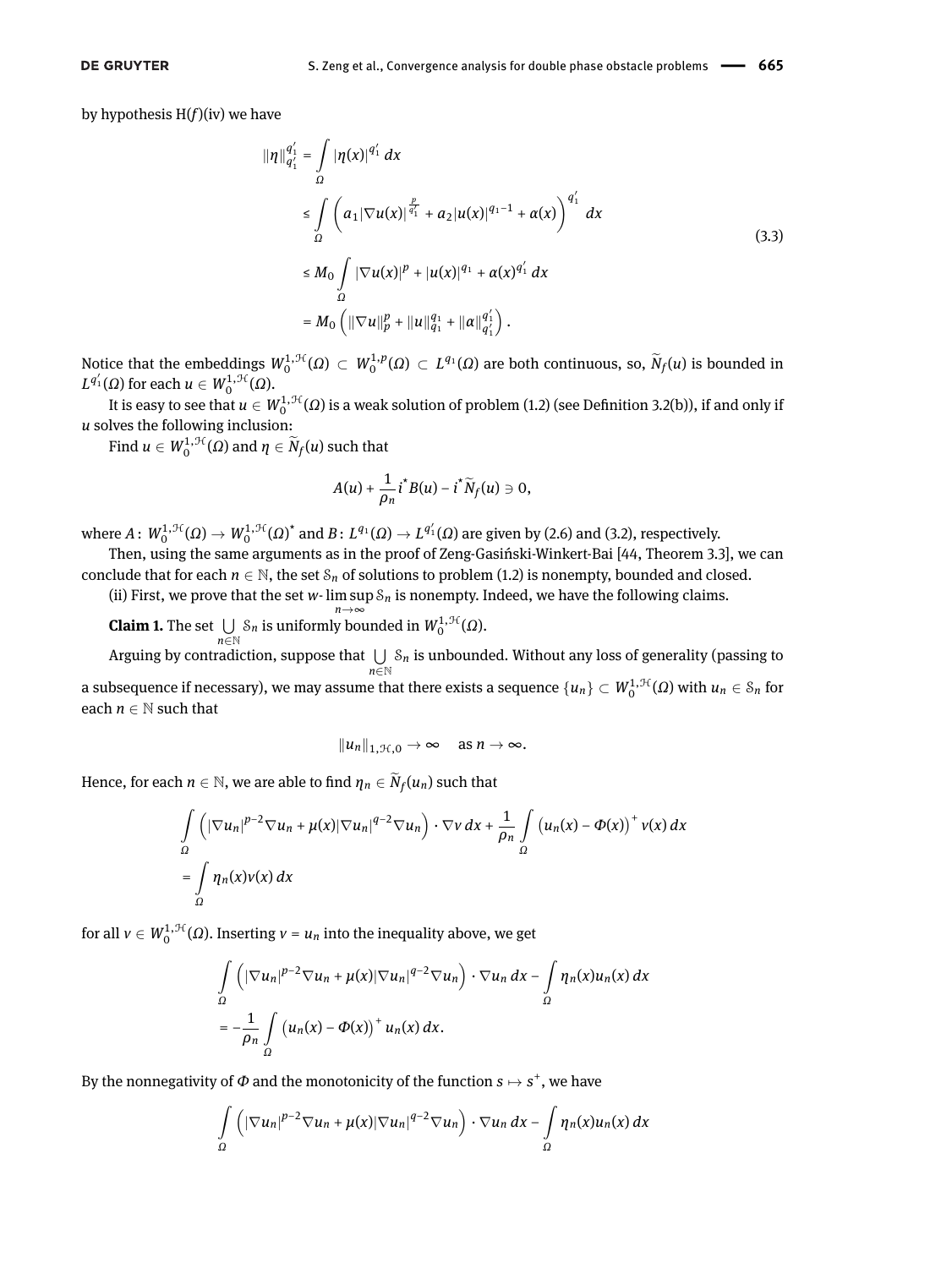**666** — S. Zeng et al., Convergence analysis for double phase obstacle problems

$$
= -\frac{1}{\rho_n} \int\limits_{\Omega} \left[ \left( u_n(x) - \Phi(x) \right)^+ - \left( 0 - \Phi(x) \right)^+ \right] u_n(x) dx
$$
  
\n
$$
\leq 0,
$$

thus

$$
\|\nabla u_n\|_p^p + \|\nabla u_n\|_{q,\mu}^q - \int_{\Omega} \eta_n(x)u_n(x)\,dx \le 0.
$$
 (3.4)

However, by hypothesis H(*f*)(iv), we have

$$
\int_{\Omega} \eta_n(x) u_n(x) \, dx \leq b_1 \| \nabla u_n \|_p^p + b_2 \| u_n \|_p^p + \| w \|_1. \tag{3.5}
$$

Applying [\(3.5\)](#page-7-0) in [\(3.4\)](#page-7-1), using the continuity of the embedding  $W_0^{1,1(f)}(\Omega) \subseteq W_0^{1,p}(\Omega)$  as well as the estimate

$$
||u||_p^p \leq \lambda_{1,p}^{-1} ||\nabla u||_p^p
$$
 for all  $u \in W_0^{1,p}(\Omega)$ ,

we get

$$
0 \geq \|\nabla u_{n}\|_{p}^{p} + \|\nabla u_{n}\|_{q,\mu}^{q} - \int_{\Omega} \eta_{n}(x)u_{n}(x) dx
$$
  
\n
$$
\geq \|\nabla u_{n}\|_{p}^{p} + \|\nabla u_{n}\|_{q,\mu}^{q} - b_{1}\|\nabla u_{n}\|_{p}^{p} - b_{2}\|u_{n}\|_{p}^{p} - \|w\|_{1}
$$
  
\n
$$
\geq \left(1 - b_{1} - b_{2}\lambda_{1,p}^{-1}\right) \|\nabla u_{n}\|_{p}^{p} + \|\nabla u_{n}\|_{q,\mu}^{q} - \|w\|_{1}
$$
  
\n
$$
\geq \left(1 - b_{1} - b_{2}\lambda_{1,p}^{-1}\right) \left(\|\nabla u_{n}\|_{p}^{p} + \|\nabla u_{n}\|_{q,\mu}^{q}\right) - \|w\|_{1}
$$
  
\n
$$
\geq \left(1 - b_{1} - b_{2}\lambda_{1,p}^{-1}\right) \min \left\{\|u_{n}\|_{1,\mathcal{H},0}^{p}, \|u_{n}\|_{1,\mathcal{H},0}^{q}\right\} - \|w\|_{1},
$$

where the last inequality is obtained by [\(2.2\)](#page-3-4). Since  $1 < p < q < N$  and  $b_1 + b_2 \lambda^{-1}_{1,p} < 1$ , we can take  $R_0 > 0$ large enough such that for all  $R \ge R_0$  it holds

$$
\left(1-b_1-b_2\lambda_{1,p}^{-1}\right)\min\{R^p,R^q\}-\|w\|_1>0.
$$

Therefore, we are able to find  $N_0 > 0$  large enough such that  $||u_n||_{1, \mathcal{H},0} > R_0$  for all  $n \ge N_0$  and

$$
0 \ge \left(1 - b_1 - b_2 \lambda_{1,p}^{-1}\right) \min\left\{\|u_n\|_{1,\mathcal{H},0}^p, \|u_n\|_{1,\mathcal{H},0}^q\right\} - \|w\|_1 > 0
$$

for all  $n \geq N_0$ . This gives a contradiction, so Claim 1 is proved.

Let  $\{u_n\}\subset W_Q^{1,\mathcal{H}}(\Omega)$  with  $u_n\in S_n$  for each  $n\in\mathbb{N}$  be an arbitrary sequence. Claim 1 indicates that  $\{u_n\}$ is bounded in  $W_0^{1,\mathcal{H}}(\varOmega).$  Then, we may assume that along a relabeled subsequence we have

<span id="page-7-3"></span><span id="page-7-2"></span>
$$
u_n \rightharpoonup u \quad \text{as } n \to \infty \tag{3.6}
$$

for some  $u \in W_0^{1,\mathcal{H}}(\Omega).$  This guarantees that the set *w*- lim sup  $\mathcal{S}_n$  is nonempty.

Next, we are going to demonstrate that *w*- lim sup  $\delta_n \to \infty$  subset of *S*. Let  $u \in w$ - lim sup  $\delta_n$  be arbitrary. Without loss of generality, we may suppose that there exists a subsequence  $\{u_n\}\subset W^{1,\mathcal{H}}_0(\Omega)$  with  $u_n\in\mathcal{S}_n$ for all  $n \in \mathbb{N}$ , satisfying [\(3.6\)](#page-7-2). Our goal is to prove that  $u \in \mathcal{S}$ .

**Claim 2.**  $u(x) \le \Phi(x)$  for a.a.  $x \in \Omega$ .

For every  $n \in \mathbb{N}$ , we have

$$
\frac{1}{\rho_n}\int\limits_{\Omega}\left(u_n(x)-\Phi(x)\right)^+v(x)\,dx=\langle Au_n,-v\rangle_{\mathcal{H}}+\int\limits_{\Omega}\eta_n(x)v(x)\,dx.\tag{3.7}
$$

<span id="page-7-1"></span><span id="page-7-0"></span>**DE GRUYTER**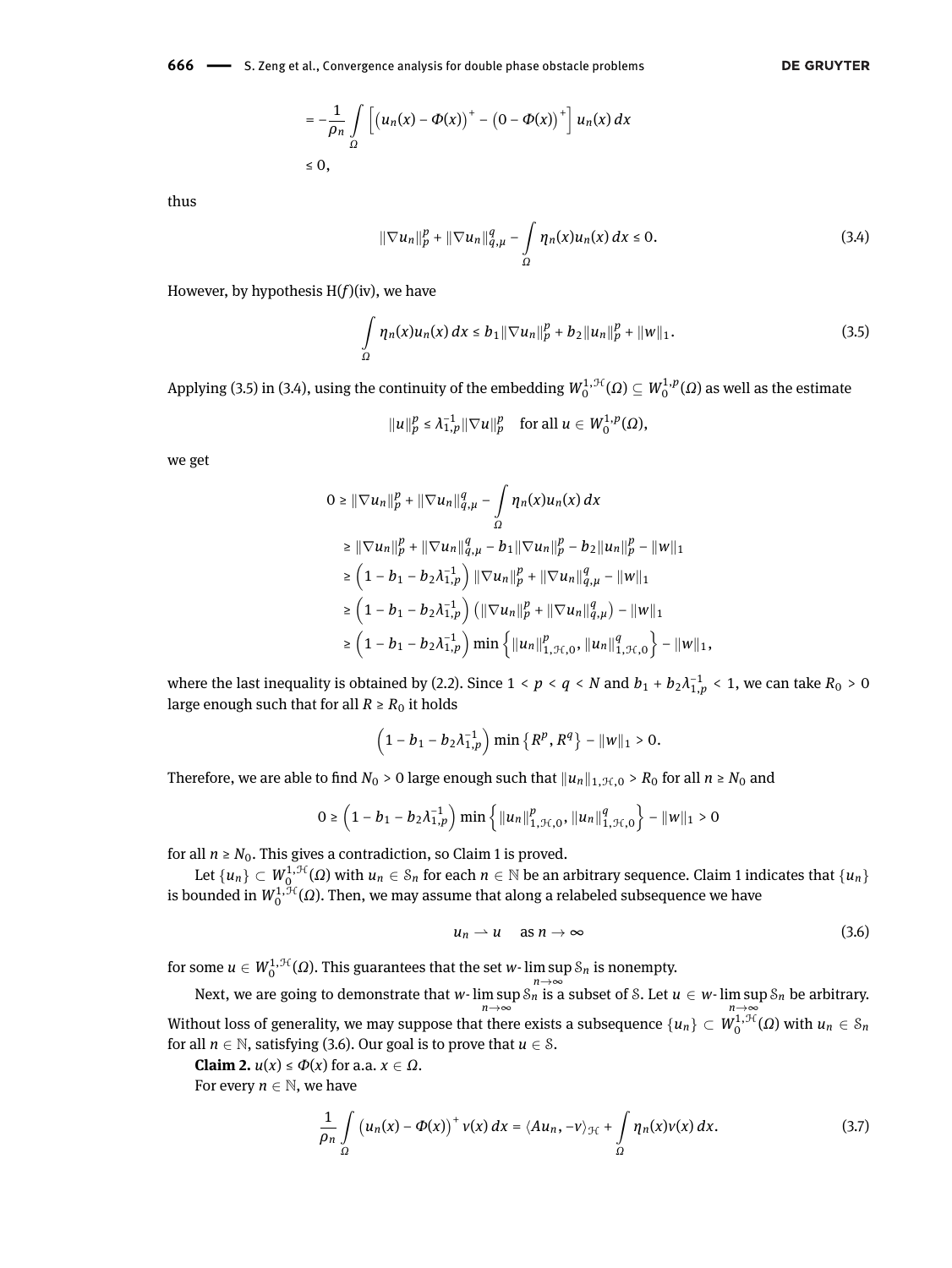It follows from Hölder's inequality and [\(3.3\)](#page-6-0) that

<span id="page-8-0"></span>
$$
\int_{\Omega} \eta_n(x)\nu(x)\,dx \leq M_0^{\frac{1}{q'_1}} \left( \|\nabla u_n\|_p^p + \|u_n\|_{q_1}^{q_1} + \|\alpha\|_{q'_1}^{q'_1} \right)^{\frac{1}{q'_1}} \|\nu\|_{q_1}.
$$
\n(3.8)

Putting [\(3.8\)](#page-8-0) into [\(3.7\)](#page-7-3), employing the boundedness of *A* (see Proposition [2.1\)](#page-3-5), the convergence [\(3.6\)](#page-7-2), and the embedding [\(2.3\)](#page-3-6), we have

$$
\frac{1}{\rho_n} \int_{\Omega} \left( u_n(x) - \Phi(x) \right)^+ v(x) dx
$$
\n
$$
\leq \|Au_n\|_{1, \mathcal{H}, 0} \|v\|_{1, \mathcal{H}, 0} + M_0^{\frac{1}{q'_1}} \left( \|\nabla u_n\|_{p}^p + \|u_n\|_{q_1}^{q_1} + \|a\|_{q'_1}^{q'_1} \right)^{\frac{1}{q'_1}} \|v\|_{q_1}
$$
\n
$$
\leq M_1 \|v\|_{1, \mathcal{H}, 0}
$$

for some  $M_1 > 0$ , where  $M_1 > 0$  is independent of *n*, that is

$$
\int_{\Omega} (u_n(x) - \Phi(x))^+ v(x) dx \leq \rho_n M_1 ||v||_{1, \mathcal{H}, 0}
$$

for all  $v \in W_0^{1,\mathcal{H}}(\Omega)$ . Passing to the limit in the inequality above, using convergence [\(3.6\)](#page-7-2), the compact embedding [\(2.3\)](#page-3-6), and the Lebesgue Dominated Convergence Theorem, we conclude that

$$
\int_{\Omega} (u(x) - \Phi(x))^{+} v(x) dx = \int_{\Omega} \lim_{n \to \infty} (u_{n}(x) - \Phi(x))^{+} v(x) dx
$$

$$
= \lim_{n \to \infty} \int_{\Omega} (u_{n}(x) - \Phi(x))^{+} v(x) dx
$$

$$
\leq \lim_{n \to \infty} \rho_{n} M_{1} ||v||_{1, \mathcal{H}, 0}
$$

$$
= 0
$$

for all  $v \in W_0^{1,\mathcal{H}}(\Omega)$ . Therefore, we have  $(u(x) - \Phi(x))$ <sup>+</sup> = 0 for a.a.  $x \in \Omega$ , thus,  $u(x) \le \Phi(x)$  for a.a.  $x \in \Omega$ . **Claim 3.** *u* ∈ S.

For each  $n \in \mathbb{N}$ , we have

$$
\langle Au_n, u_n - v \rangle_{\mathcal{H}} = \frac{1}{\rho_n} \int\limits_{\Omega} \left( u_n(x) - \Phi(x) \right)^+ \left( v(x) - u_n(x) \right) dx + \int\limits_{\Omega} \eta_n(x) (u_n(x) - v(x)) dx
$$

for all  $v \in W_0^{1,\mathcal{H}}(\Omega)$ . The latter combined with the monotonicity of  $s \mapsto s^+$  gives

$$
\langle Au_n, u_n - v \rangle_{\mathcal{H}} \leq \frac{1}{\rho_n} \int\limits_{\Omega} \left( v(x) - \Phi(x) \right)^+ \left( v(x) - u_n(x) \right) dx + \int\limits_{\Omega} \eta_n(x) (u_n(x) - v(x)) dx
$$

for all  $v \in W_0^{1,\mathcal{H}}(\Omega)$ . Hence,

<span id="page-8-1"></span>
$$
\langle Au_n, u_n - v \rangle_{\mathcal{H}} - \int_{\Omega} \eta_n(x) (u_n(x) - v(x)) \, dx \le 0 \tag{3.9}
$$

for all  $v \in K$ , where *K* is defined in [\(3.1\)](#page-4-1).

Claim 2 indicates that  $u \in K$ , so, we put  $v = u$  in [\(3.9\)](#page-8-1) to obtain

$$
\langle Au_n, u_n-u\rangle_{\mathcal{H}}-\int\limits_{\Omega}\eta_n(x)(u_n(x)-u(x))\,dx\leq 0,
$$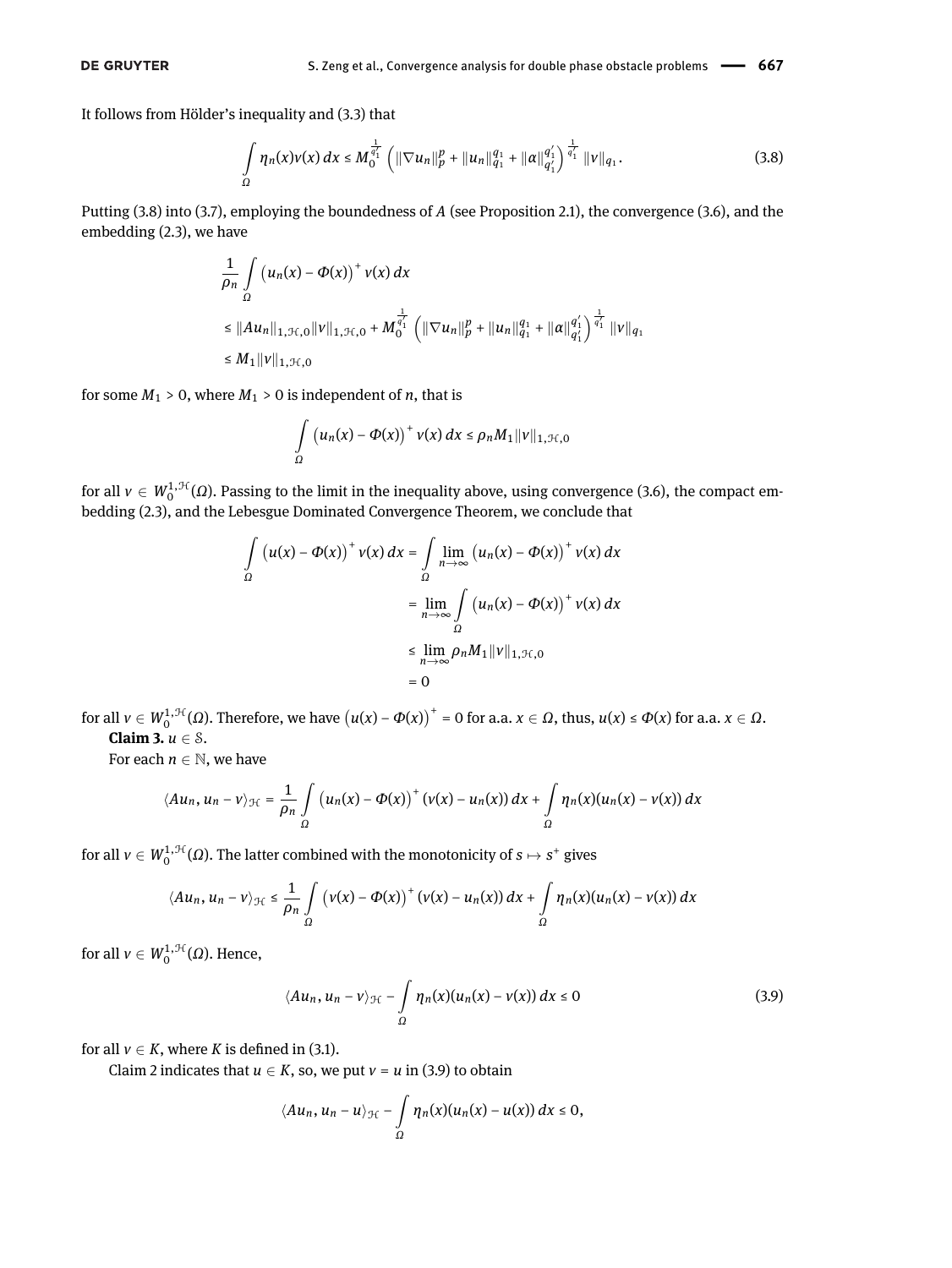**668** — S. Zeng et al., Convergence analysis for double phase obstacle problems

that is,

$$
\limsup_{n\to\infty}\langle Au_n-i^*\eta_n,u_n-u\rangle_{\mathcal{H}}\leq 0.
$$

It follows from the proof of Theorem 3.3 in Zeng-Gasiński-Winkert-Bai [\[44\]](#page-13-1) that the multivalued mapping  $A =$ *A* − *i*<sup>\*</sup> $\tilde{N}_f$  is pseudomonotone. So, for each  $v \in K$ , there exists  $u^* \in A u$  such that

$$
\liminf_{n\to\infty}\langle Au_n-i^*\eta_n,u_n-v\rangle_{\mathcal{H}}\geq\langle u^*(v),u_n-v\rangle.
$$

This means that for each  $v \in K$ , there is an element  $\eta(v) \in N_f(u)$  satisfying

<span id="page-9-1"></span><span id="page-9-0"></span>
$$
u^*(v) = Au - i^*\eta(v).
$$

For each  $v \in K$ , passing to the lower limit as  $n \to \infty$  in inequality [\(3.9\)](#page-8-1), we are able to find an element  $\eta(v) \in N_f(u)$  such that

$$
\langle Au, v - u \rangle_{\mathcal{H}} - \int_{\Omega} \eta(v)(x)(v(x) - u(x)) dx \ge 0.
$$
 (3.10)

We shall prove that  $u \in K$  is a weak solution to problem [\(1.1\)](#page-0-0), namely, there exists an element  $\eta^* \in N_f(u)$ , which is independent of *v*, such that

$$
\langle Au, v - u \rangle_{\mathcal{H}} - \int_{\Omega} \eta^*(x) (v(x) - u(x)) \, dx \ge 0 \tag{3.11}
$$

for all  $v \in K$ . Arguing by contradiction, suppose that for each  $\eta \in N_f(u)$ , there is  $v \in K$  such that

$$
\langle Au, v-u\rangle_{\mathcal{H}} - \int_{\Omega} \eta(x) (v(x) - u(x)) \, dx < 0.
$$

For any  $v \in K$ , let us consider the set  $R_v \subset N_f(u)$  defined by

$$
R_v:=\left\{\eta\in \widetilde{N}_f(u)\mid \langle Au, v-u\rangle_{\mathcal{H}}-\int\limits_{\Omega}\eta(x)(v(x)-u(x))\,dx<0\right\}
$$

for all  $v\in K.$  We now assert that for each  $v\in K,$  the set  $R_v$  is weakly open. Let  $\{\eta_n\}\subset R_v^c$  be such that  $\eta_n\to\eta$ for some  $\eta \in L^{q'_1}(\Omega)$  as  $n \to \infty$ , where  $R^c_\nu$  denotes the complement of  $R_\nu$ . Hence,

$$
\langle Au, v-u\rangle_{\mathcal{H}} - \int\limits_{\Omega} \eta_n(x)(v(x)-u(x))\,dx \geq 0
$$

for all  $n \in \mathbb{N}$ . Passing to the limit in the inequality above, we obtain that  $\eta \in R_v^c$ . Therefore, for every  $v \in K$ , the set  $R_v$  is weakly open in  $L^{q'_1}(\Omega)$ . Besides, we observe that  $\{R_v\}_{v\in K}$  is an open covering of  $\widetilde N_f(u)$ . The latter coupled with the facts that  $L^{q_1}(\Omega)$  is reflexive and  $\widetilde{N}_f(u)$  is weakly compact and convex in  $L^{q_1'}(\Omega)$ , ensures that  ${R_v}_{v \in K}$  has a finite sub-covering of  $N_f(u)$ , let us say  ${R_{v_1}, R_{v_2}, \ldots, R_{v_n}}$  for some points  ${v_1, v_2, \ldots, v_n} \subseteq$ K. Let  $\kappa_1,\kappa_2,\ldots,\kappa_n$  be a partition of unity for  $N_f(u)$ , where for each  $i=1,2,\ldots,n$ ,  $\kappa_i\colon N_f(u)\to [0,1]$  is a weakly continuous function such that  $\sum^{n}$  $\sum_{i=1}$  *κ*<sub>*i*</sub>(*η*) = 1 for all *η* ∈ *N<sub>f</sub>*(*u*), see, for example, Granas-Dugundji [\[23,](#page-12-27) Lemma 7.3].

Also, we introduce a function  $\mathcal{M}\colon \widetilde{N}_f(u) \to W^{1,\mathcal{H}}_0(\Omega)$  defined by

$$
\mathcal{M}(\eta) = \sum_{i=1}^n \kappa_i(\eta) v_i \quad \text{ for all } \eta \in \widetilde{N}_f(u).
$$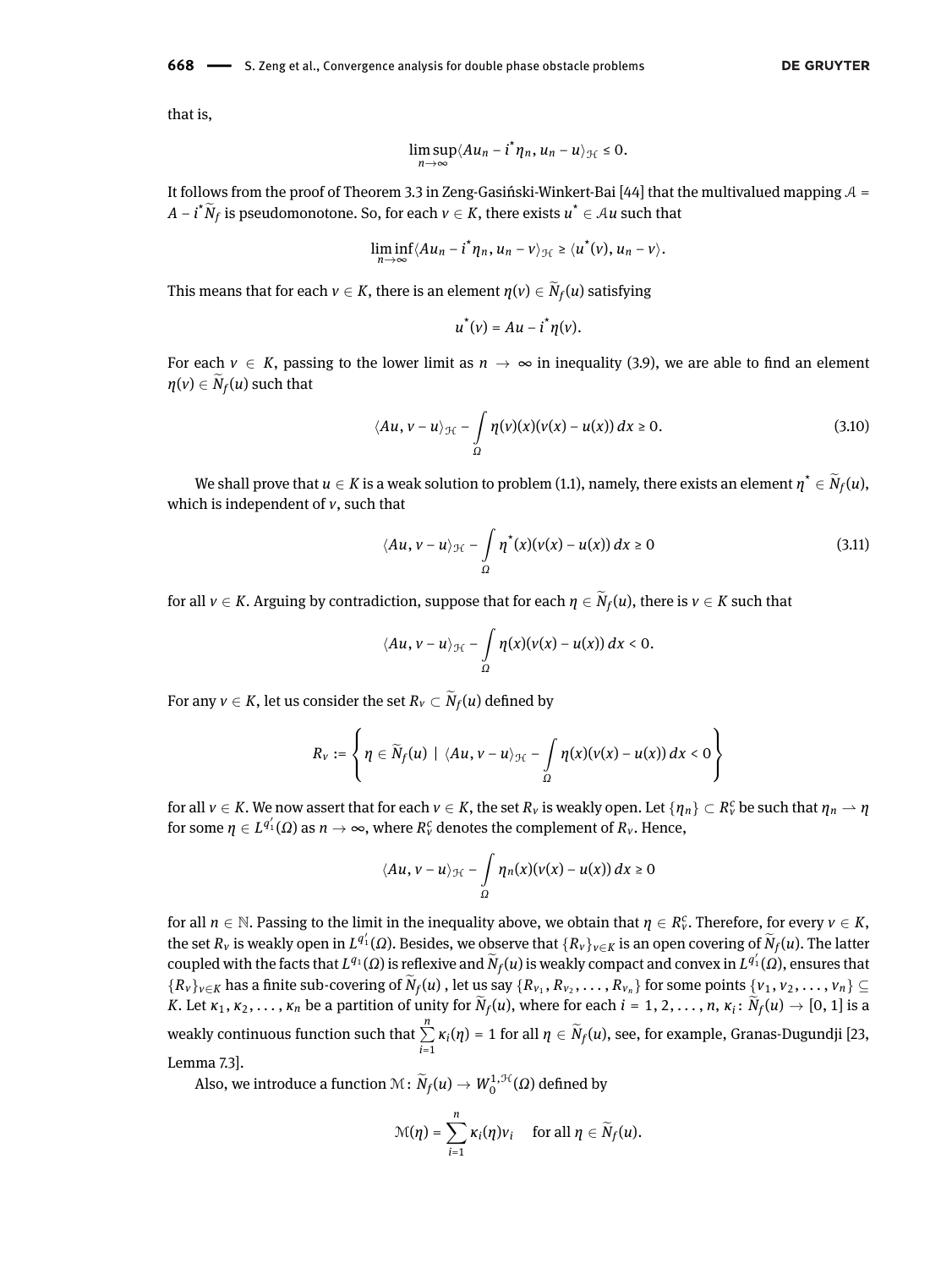#### **DE GRUYTER**

Obviously, the function M is also weakly continuous due to the weak continuity of *κ<sup>i</sup>* for *i* = 1, 2, *. . .* , *n*. For any  $\eta \in N_f(u)$ , we have

<span id="page-10-1"></span>
$$
\langle Au - i^* \eta, \mathcal{M}(\eta) - u \rangle_{\mathcal{H}} = \langle Au - i^* \eta, \sum_{i=1}^n \kappa_i(\eta) v_i - u \rangle_{\mathcal{H}}
$$
  

$$
= \sum_{i=1}^n \kappa_i(\eta) \langle Au - i^* \eta, v_i - u \rangle_{\mathcal{H}}
$$
  

$$
< 0
$$
 (3.12)

for all *η* ∈ *N<sub>f</sub>*(*u*), where the last inequality is obtained by the use of Lemma 7.3(ii) of Granas-Dugundji [\[23\]](#page-12-27). Let us define two multivalued functions  $Λ$  :  $K → 2^{N_f(u)}$  and  $Ψ$  :  $\widetilde{N}_f(u) → 2^{N_f(u)}$  by

$$
\Lambda(v):=\left\{\eta\in \widetilde{N}_f(u)\mid \langle Au, v-u\rangle_{\mathcal{H}}-\int\limits_\Omega\eta(x)(v(x)-u(x))\,dx\geq 0\right\}
$$

for all  $v \in K$ , and

$$
\Psi(\eta) := \Lambda(\mathfrak{M}(\eta)) \quad \text{ for all } \eta \in \widetilde{N}_f(u).
$$

Then, *Ψ* has nonempty, weakly compact and convex values (by [\(3.10\)](#page-9-0) and because  $N_f(u)$  is bounded closed and convex in *L*<sup>q'</sup><sub>1</sub>(Ω)) and *Λ* is upper semicontinuous from the normal topology of *K* to weak topology of *L q* 0 <sup>1</sup> (*Ω*). From Migórski-Ochal-Sofonea [\[31,](#page-12-28) Proposition 3.8], it is enough to verify that for each weakly closed set *D* in  $L^{q'_1}(\Omega)$ , the set

<span id="page-10-0"></span>
$$
\Lambda^-(D) := \{ v \in K \mid \Lambda(v) \cap D \neq \emptyset \}
$$

is closed in  $W^{1,\mathcal{H}}_0(\Omega)$ . Let  $\{v_n\}\subset\varLambda^-(D)$  be a sequence such that  $v_n\to v$  as  $n\to\infty.$  Then, for each  $n\in\mathbb{N},$  we are able to find  $\eta_n \in N_f(u)$  satisfying

$$
\langle Au, v_n - u \rangle_{\mathcal{H}} - \int_{\Omega} \eta_n(x) (v_n(x) - u(x)) \, dx \ge 0. \tag{3.13}
$$

From the weak compactness of  $\widetilde{N}_f(u)$ , without any loss of generality, we may suppose that  $\eta_n \to \eta$  in  $L^{q_1'}(\Omega)$ , as  $n \to \infty$ , for some  $\eta \in N_f(u)$ . Passing to the upper limit as  $n \to \infty$  for [\(3.13\)](#page-10-0), we have

$$
\langle Au, v-u\rangle_{\mathcal{H}} - \int\limits_{\Omega} \eta(x)(v(x)-u(x))\,dx \geq 0,
$$

that is,  $\eta \in \Lambda(v)$ . But, the weak closedness of *D* implies that  $\eta \in D$ . Therefore,  $\eta \in \Lambda(v) \cap D$  and so  $v \in \Lambda^-(D)$ . Applying Migórski-Ochal-Sofonea [\[31,](#page-12-28) Proposition 3.8] derives that *Λ* is strongly-weakly upper semicontinuous. On the other hand, the continuity of M and Theorem 1.2.8 of Kamenskii-Obukhovskii-Zecca [\[24\]](#page-12-29) imply that *Ψ* is also strongly-weakly upper semicontinuous.

We are now in a position to employ Tychonov fixed point principle, (see, for example, Granas-Dugundji [\[23,](#page-12-27) Theorem 8.6]) for function  $\Psi$ , to conclude that there exists  $\eta \in N_f(u)$  such that

$$
\langle Au, \mathcal{M}(\eta) - u \rangle_{\mathcal{H}} - \int_{\Omega} \eta(x) (\mathcal{M}(\eta)(x) - u(x)) dx \geq 0.
$$

This leads to a contraction with [\(3.12\)](#page-10-1). Consequently, we infer that  $u \in K$  solves problem [\(1.1\)](#page-0-0) as well, that means, there exists  $\eta \in N_f(u)$ , which is independent of *v*, such that [\(3.11\)](#page-9-1) holds.

Consequently, we conclude that  $\emptyset \neq w$ - lim sup  $\mathcal{S}_n \subset \mathcal{S}$ .

**Claim 4.** It holds *w*-  $\limsup_{n \to \infty} S_n = s$ -  $\limsup_{n \to \infty} S_n$ .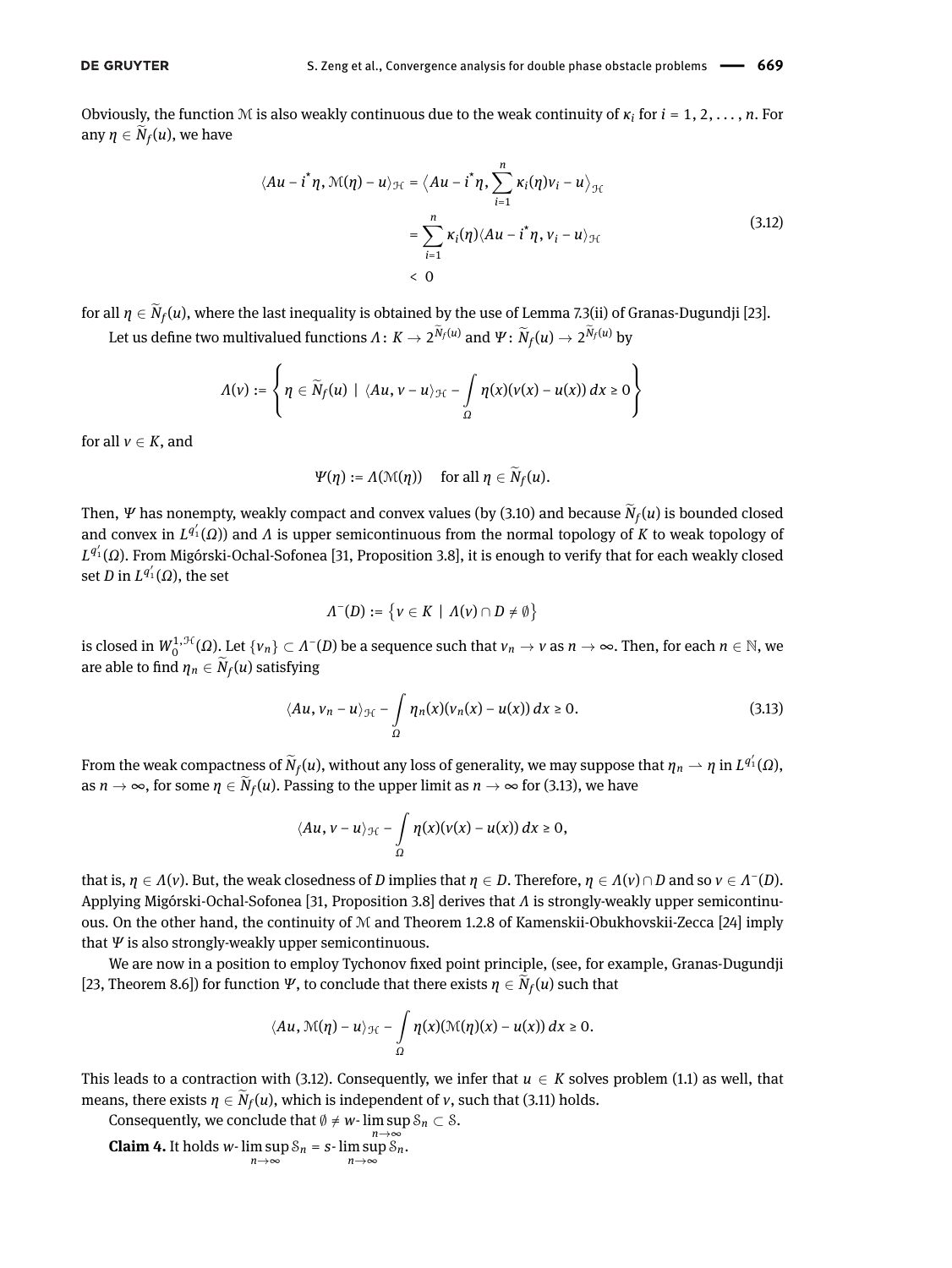Since  $s$ - lim  $\sup\ S_n\subset w$ - lim  $\sup S_n$ , it is enough to verify the condition  $w$ - lim  $\sup S_n\subset s$ - lim  $\sup S_n$ . Let *n*→∞<br> *n*→∞ *n*→∞ *n*→∞ *n*→∞ *n*→∞ *n*→∞ *n*→∞ *n*→∞ *n*→∞ *n*→∞ *n*→∞ *n* with  $u_n \in S_n$  such that  $u_n \rightharpoonup u$  as  $n \to \infty$ . We claim that  $u_n \to u$  as  $n \to \infty$ . For each  $n \in \mathbb{N}$ , it holds

$$
\langle Au_n, u_n - v \rangle_{\mathcal{H}} = -\int_{\Omega} (u_n(x) - \Phi(x))^+(u_n(x) - v(x)) dx + \int_{\Omega} \eta_n(x)(u_n(x) - v(x)) dx
$$

for some  $\eta_n \in \widetilde{N}_f(u_n)$  and for all  $v \in W_0^{1, \mathcal{H}}(\Omega)$ . Inserting  $v = u$  into the above inequality and passing to the upper limit as  $n \to \infty$  for the resulting inequality, we can use the compact embedding [\(2.3\)](#page-3-6) to get

$$
\limsup_{n\to\infty}\langle Au_n, u_n-u\rangle_{\mathcal{H}}\leq 0.
$$

The latter combined with the convergence  $u_n \to u$  as  $n \to \infty$  and the fact that A is of type  $(S_+)$  (see Proposition [2.1\)](#page-3-5) implies that  $u_n\to u$  as  $n\to\infty.$  This means that  $u\in s\text{-}\limsup\mathcal S_n.$  Therefore  $s\text{-}\limsup\mathcal S_n$  =  $w\text{-}\limsup\mathcal S_n.$ 

(iii) Let *u* ∈ *s*- lim sup  $S_n$  be arbitrary. Since  $S_n$  is nonempty, bounded and closed, so, the set  $\mathcal{T}(S_n, u)$  is nonempty. Let  $\{\widetilde{u}_n\}$  be any sequence such that

$$
\widetilde{u}_n\in \mathfrak{T}(\mathcal{S}_n,u)\quad\text{for each }n\in\mathbb{N}.
$$

It follows from Claim 1 that the sequence  $\{\tilde{u}_n\}$  is bounded. So, passing to a subsequence, we may assume, that

$$
\widetilde{u}_n \rightharpoonup \widetilde{u} \quad \text{ as } n \to \infty
$$

for some  $\widetilde{u} \in W_0^{1, \mathcal{H}}(\Omega)$ . Thus, using the same argument as the proof of Claim 2, we get that  $\widetilde{u} \in K$ . Then, for each  $n \in \mathbb{N}$ , we have

$$
\langle A\widetilde{u}_n,\widetilde{u}_n-v\rangle_{\mathcal{H}}=\frac{1}{\rho_n}\int\limits_{\Omega}\left(\widetilde{u}_n(x)-\Phi(x)\right)^+\left(v(x)-\widetilde{u}_n(x)\right)dx+\int\limits_{\Omega}\eta_n(x)(\widetilde{u}_n(x)-v(x))\,dx
$$

for all  $v \in W_0^{1, \mathcal{H}}(\Omega)$ . Proceeding in the same way as in the proof of Claim 3, we conclude that  $\tilde{u}$  is a solution to problem [\(1.1\)](#page-0-0) as well. Consequently, the desired conclusion is proved.

**Acknowledgment:** The authors wish to thank the three knowledgeable referees for their useful remarks in order to improve the paper.

Project supported by the NNSF of China Grant No. 12001478, H2020-MSCA-RISE-2018 Research and Innovation Staff Exchange Scheme Fellowship within the Project No. 823731 CONMECH, and National Science Center of Poland under Preludium Project No. 2017/25/N/ST1/00611. It is also supported by the Startup Project of Doctor Scientific Research of Yulin Normal University No. G2020ZK07, and International Project co-financed by the Ministry of Science and Higher Education of Republic of Poland under Grant No. 3792/GGPJ/H2020/2017/0.

# **References**

- <span id="page-11-1"></span>[1] A. Bahrouni, V. D. Rădulescu, D. D. Repovš, *Double phase transonic flow problems with variable growth: nonlinear patterns and stationary waves*, Nonlinearity **32** (2019), no. 7, 2481–2495.
- <span id="page-11-2"></span>[2] A. Bahrouni, V. D. Rădulescu, P. Winkert, A critical point theorem for perturbed functionals and low perturbations of differen*tial and nonlocal systems*, Adv. Nonlinear Stud. **20** (2020), no. 3, 663–674.
- <span id="page-11-3"></span>[3] A. Bahrouni, V. D. Rădulescu, P. Winkert, *Double phase problems with variable growth and convection for the Baouendi-Grushin operator*, Z. Angew. Math. Phys., 71 (2020), no. 6, 183.
- <span id="page-11-0"></span>[4] P. Baroni, M. Colombo, G. Mingione, *Harnack inequalities for double phase functionals*, Nonlinear Anal. **121** (2015), 206– 222.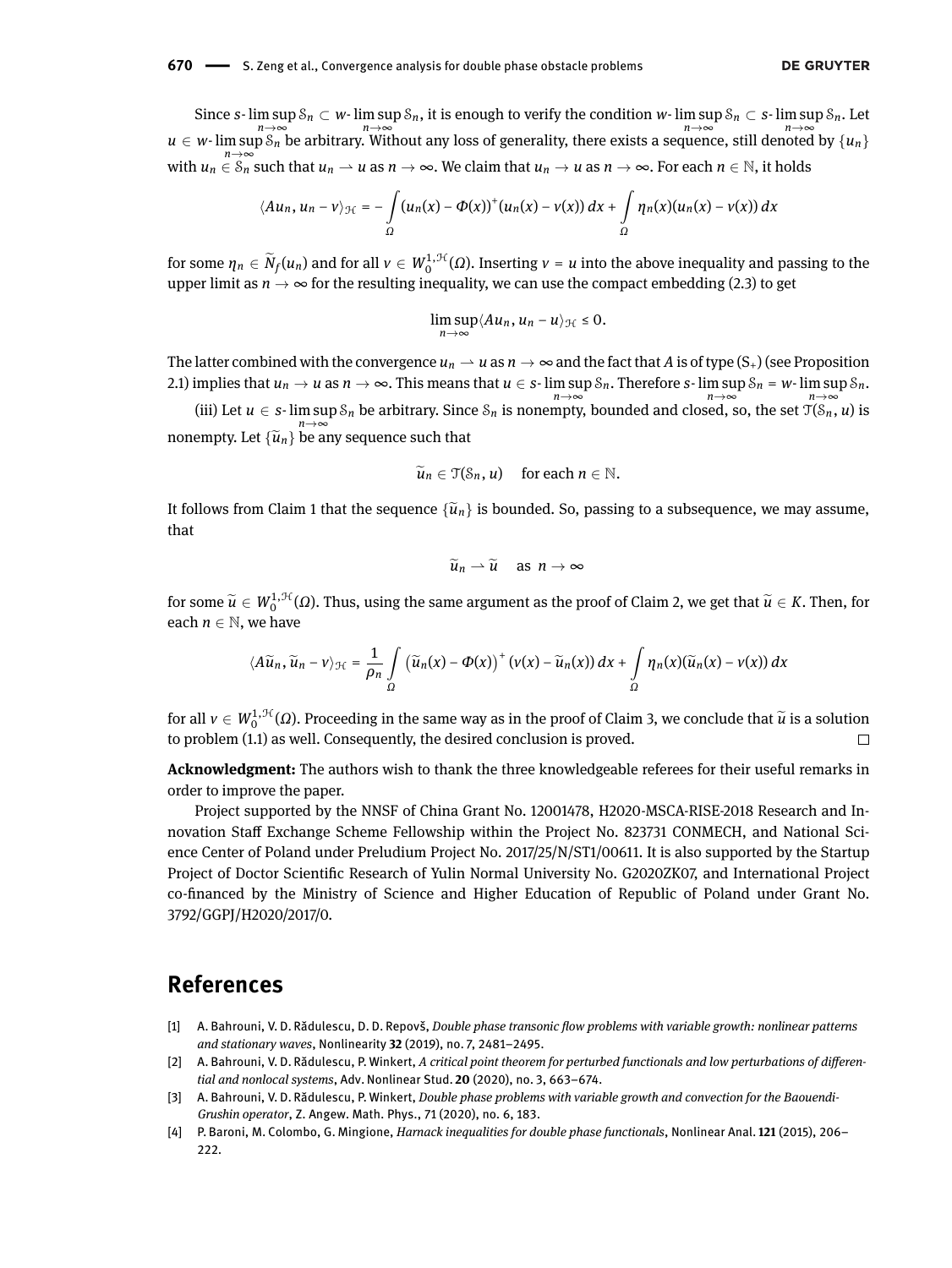- [5] P. Baroni, M. Colombo, G. Mingione, *Non-autonomous functionals, borderline cases and related function classes*, St. Petersburg Math. J. **27** (2016), 347–379.
- <span id="page-12-1"></span>[6] P. Baroni, M. Colombo, G. Mingione, *Regularity for general functionals with double phase*, Calc. Var. Partial Differential Equations **57** (2018), no. 2, Art. 62, 48 pp.
- <span id="page-12-2"></span>[7] P. Baroni, T. Kuusi, G. Mingione, *Borderline gradient continuity of minima*, J. Fixed Point Theory Appl. **15** (2014), no. 2, 537– 575.
- <span id="page-12-8"></span>[8] V. Benci, P. D'Avenia, D. Fortunato, L. Pisani, *Solitons in several space dimensions: Derrick's problem and innitely many solutions*, Arch. Ration. Mech. Anal. **154** (2000), no. 4, 297–324.
- <span id="page-12-9"></span>[9] L. Cherfils, Y. Il'yasov, *On the stationary solutions of generalized reaction diffusion equations with p&q-Laplacian*, Commun. Pure Appl. Anal. **4** (2005), no. 1, 9–22.
- <span id="page-12-18"></span>[10] S. Carl, V. K. Le, D. Motreanu, "Nonsmooth Variational Problems and Their Inequalities", Springer, New York, 2007.
- <span id="page-12-19"></span>[11] M. Cencelj, V. D. Rădulescu, D. D. Repovš, *Double phase problems with variable growth*, Nonlinear Anal. **177** (2018), part A, 270–287.
- <span id="page-12-10"></span>[12] F. Colasuonno, M. Squassina, *Eigenvalues for double phase variational integrals*, Ann. Mat. Pura Appl. (4) **195** (2016), no. 6, 1917–1959.
- <span id="page-12-4"></span>[13] M. Colombo, G. Mingione, *Bounded minimisers of double phase variational integrals*, Arch. Ration. Mech. Anal. **218** (2015), no. 1, 219–273.
- <span id="page-12-5"></span>[14] M. Colombo, G. Mingione, *Regularity for double phase variational problems*, Arch. Ration. Mech. Anal. **215** (2015), no. 2, 443–496.
- <span id="page-12-3"></span>[15] G. Cupini, P. Marcellini, E. Mascolo, *Local boundedness of minimizers with limit growth conditions*, J. Optim. Theory Appl. **166** (2015), no. 1, 1–22.
- <span id="page-12-11"></span>[16] L. Gasiński, N.S. Papageorgiou, *Constant sign and nodal solutions for superlinear double phase problems*, Adv. Calc. Var., https://doi.org/10.1515/acv-2019-0040.
- <span id="page-12-12"></span>[17] L. Gasiński, N.S. Papageorgiou, *Positive solutions for nonlinear elliptic problems with dependence on the gradient*, J. Differential Equations 263 (2017), 1451-1476.
- <span id="page-12-21"></span>[18] L. Gasiński, N.S. Papageorgiou, "Nonsmooth critical point theory and nonlinear boundary value problems", Chapman & Hall/CRC, Boca Raton, FL, 2005.
- <span id="page-12-13"></span>[19] L. Gasiński, P. Winkert, *Constant sign solutions for double phase problems with superlinear nonlinearity*, Nonlinear Anal. **195** (2020), 111739.
- [20] L. Gasiński, P. Winkert, *Existence and uniqueness results for double phase problems with convection term*, J. Differential Equations **268** (2020), no. 8, 4183–4193.
- <span id="page-12-14"></span>[21] L. Gasiński, P. Winkert, *Sign changing solution for a double phase problem with nonlinear boundary condition via the Nehari manifold*, https://arxiv.org/abs/2003.13241
- <span id="page-12-20"></span>[22] F. H. Clarke, "Optimization and Nonsmooth Analysis", Society for Industrial and Applied Mathematics (SIAM), Philadelphia, PA, 1990.
- <span id="page-12-27"></span>[23] A. Granas, J. Dugundji, "Fixed Point Theory", Springer-Verlag, New York, 2003.
- <span id="page-12-29"></span>[24] M. Kamenskii, V Obukhovskii, P. Zecca, "Condensing Multivalued Maps and Semilinear Differential Inclusions in Banach Spaces", de Gruyter, Berlin, 2001.
- <span id="page-12-0"></span>[25] V. K. Le, *A range and existence theorem for pseudomonotone perturbations of maximal monotone operators*, Proc. Amer. Math. Soc. **139** (2011), no. 5, 1645–1658.
- <span id="page-12-25"></span>[26] A. Lê, *Eigenvalue problems for the p-Laplacian*, Nonlinear Anal. **64** (2006), no. 5, 1057–1099.
- <span id="page-12-15"></span>[27] W. Liu, G. Dai, *Existence and multiplicity results for double phase problem, J. Differential Equations 265 (2018), no. 9, 4311–* 4334.
- <span id="page-12-6"></span>[28] P. Marcellini, *The stored-energy for some discontinuous deformations in nonlinear elasticity*, in "Partial differential equations and the calculus of variations, Vol. II", vol. 2, 767–786, Birkhäuser Boston, Boston, 1989.
- <span id="page-12-7"></span>[29] P. Marcellini, *Regularity and existence of solutions of elliptic equations with p, q-growth conditions, J. Differential Equations* **90** (1991), no. 1, 1–30.
- <span id="page-12-22"></span>[30] G. Marino, P. Winkert, *Existence and uniqueness of elliptic systems with double phase operators and convection terms*, J. Math. Anal. Appl. **492** (2020), 124423, 13 pp.
- <span id="page-12-28"></span>[31] S. Migórski, A. Ochal, M. Sofonea, "Nonlinear Inclusions and Hemivariational Inequalities", Springer, New York, 2013.
- <span id="page-12-23"></span>[32] N. S. Papageorgiou, V. D. Rădulescu, D. D. Repovš, *Double-phase problems and a discontinuity property of the spectrum*, Proc. Amer. Math. Soc. **147** (2019), no. 7, 2899–2910.
- <span id="page-12-24"></span>[33] N. S. Papageorgiou, V. D. Rădulescu, D. D. Repovš, *Double-phase problems with reaction of arbitrary growth*, Z. Angew. Math. Phys. **69** (2018), no. 4, Art. 108, 21 pp.
- <span id="page-12-16"></span>[34] N. S. Papageorgiou, C. Vetro, F. Vetro, *Continuous spectrum for a two phase eigenvalue problem with an indefinite and unbounded potential*, J. Differential Equations 268 (2020), no. 8, 4102-4118.
- <span id="page-12-17"></span>[35] N. S. Papageorgiou, C. Vetro, F. Vetro, *Multiple solutions for parametric double phase Dirichlet problems*, Commun. Contemp. Math., https://doi.org/10.1142/S0219199720500066.
- <span id="page-12-26"></span>[36] N. S. Papageorgiou, C. Vetro, F. Vetro, *Nonlinear multivalued Duffing systems*, J. Math. Anal. Appl. 468 (2018), no. 1, 376-390.